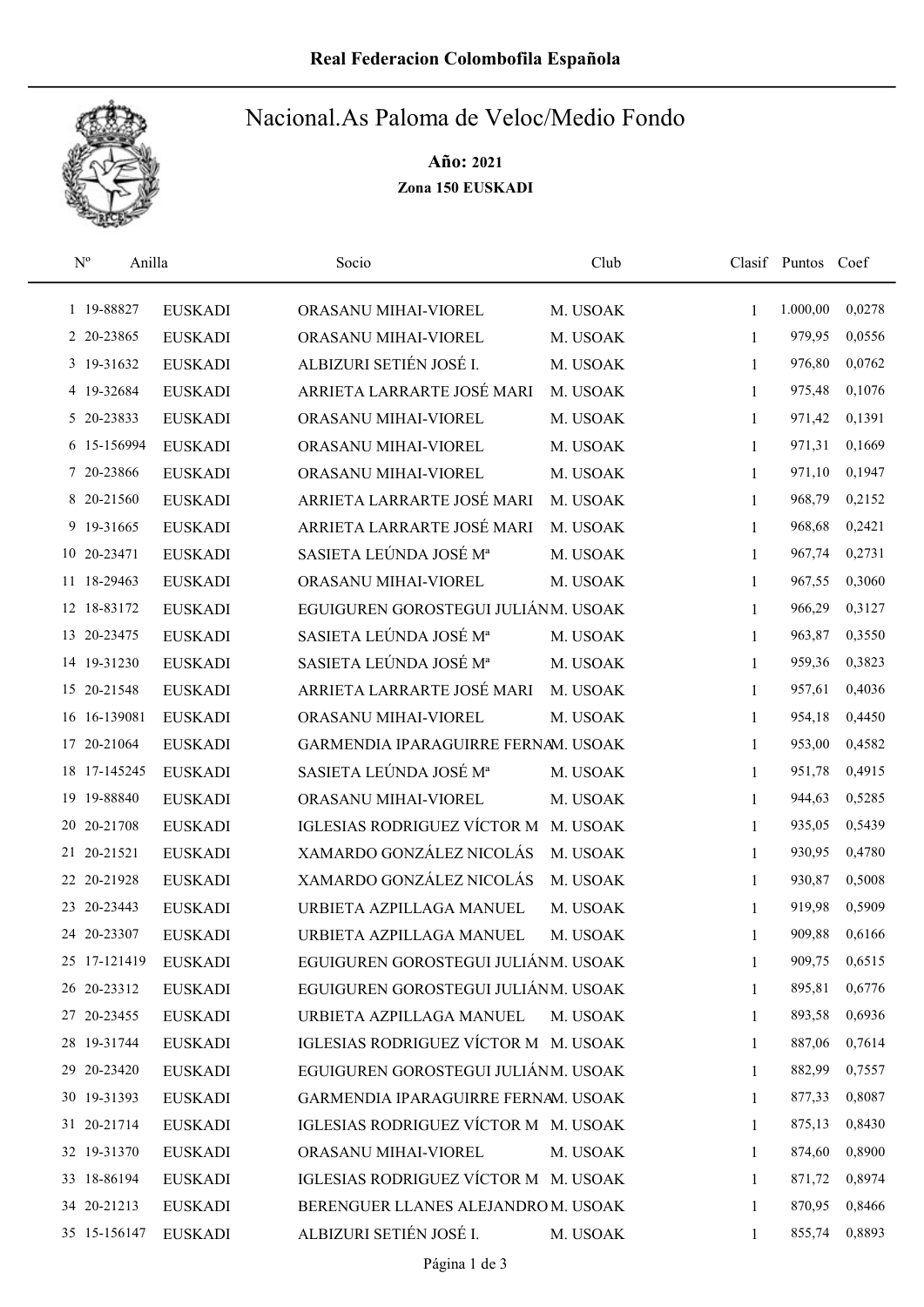

## Nacional.As Paloma de Veloc/Medio Fondo

Año: 2021 Zona 150 EUSKADI

| $\mathbf{N}^{\text{o}}$<br>Anilla |                | Socio                                | Club     |              | Clasif Puntos Coef |        |
|-----------------------------------|----------------|--------------------------------------|----------|--------------|--------------------|--------|
| 36 16-140130                      | <b>EUSKADI</b> | ALBIZURI SETIÉN JOSÉ I.              | M. USOAK | $\mathbf{1}$ | 854,80             | 0,9148 |
| 37 20-23559                       | <b>EUSKADI</b> | BERENGUER LLANES ALEJANDROM. USOAK   |          | $\mathbf{1}$ | 848,58             | 0,9214 |
| 38 19-31576                       | <b>EUSKADI</b> | GARMENDIA IPARAGUIRRE FERNAM. USOAK  |          | 1            | 846,15             | 1,0243 |
| 39 19-32245                       | <b>EUSKADI</b> | XAMARDO GONZÁLEZ NICOLÁS M. USOAK    |          | $\mathbf{1}$ | 840,41             | 0,8877 |
| 20-23416<br>40                    | <b>EUSKADI</b> | EGUIGUREN GOROSTEGUI JULIÁNM. USOAK  |          | 1            | 811,58             | 1,0424 |
| 41 19-31679                       | <b>EUSKADI</b> | ARRIETA LARRARTE JOSÉ MARI           | M. USOAK | $\mathbf{1}$ | 792,57             | 1,1031 |
| 42 15-157505                      | <b>EUSKADI</b> | ARRIETA LARRARTE JOSÉ MARI           | M. USOAK | 1            | 759,46             | 1,1300 |
| 43 19-31903                       | <b>EUSKADI</b> | EGUIGUREN GOROSTEGUI JULIÁNM. USOAK  |          | 1            | 753,97             | 1,1206 |
| 44 19-31683                       | <b>EUSKADI</b> | ARRIETA LARRARTE JOSÉ MARI           | M. USOAK | 1            | 749,65             | 1,1838 |
| 45 20-23479                       | <b>EUSKADI</b> | SASIETA LEÚNDA JOSÉ Mª               | M. USOAK | 1            | 748,96             | 1,2289 |
| 46 19-31966                       | <b>EUSKADI</b> | EGUIGUREN GOROSTEGUI JULIÁNM. USOAK  |          | 1            | 737,41             | 1,1988 |
| 20-23474<br>47                    | <b>EUSKADI</b> | SASIETA LEÚNDA JOSÉ Mª               | M. USOAK | 1            | 735,10             | 1,2835 |
| 48 17-145258                      | <b>EUSKADI</b> | SASIETA LEÚNDA JOSÉ Mª               | M. USOAK | 1            | 734,86             | 1,3108 |
| 20-23473<br>49                    | <b>EUSKADI</b> | SASIETA LEÚNDA JOSÉ Mª               | M. USOAK | 1            | 734,80             | 1,3381 |
| 50 19-31528                       | <b>EUSKADI</b> | GARMENDIA IPARAGUIRRE FERNAM. USOAK  |          | 1            | 729,44             | 1,3478 |
| 51 19-31728                       | <b>EUSKADI</b> | IGLESIAS RODRIGUEZ VÍCTOR M M. USOAK |          | 1            | 716,59             | 1,3869 |
| 52 19-32427                       | <b>EUSKADI</b> | BERENGUER LLANES ALEJANDROM. USOAK   |          | $\mathbf{1}$ | 684,44             | 1,2949 |
| 53 18-86186                       | <b>EUSKADI</b> | IGLESIAS RODRIGUEZ VÍCTOR M M. USOAK |          | 1            | 679,28             | 1,4413 |
| 54 16-139108                      | <b>EUSKADI</b> | ORASANU MIHAI-VIOREL                 | M. USOAK | 1            | 622,07             | 1,5020 |
| 55 16-138999                      | <b>EUSKADI</b> | ARRIETA LARRARTE JOSÉ MARI           | M. USOAK | 1            | 584,29             | 1,4797 |
| 56 20-21925                       | <b>EUSKADI</b> | XAMARDO GONZÁLEZ NICOLÁS             | M. USOAK | $\mathbf{1}$ | 582,51             | 1,2746 |
| 57 15-153053                      | <b>EUSKADI</b> | BERENGUER LLANES ALEJANDROM. USOAK   |          | 1            | 565,04             | 1,4194 |
| 58 18-85704                       | <b>EUSKADI</b> | ALBIZURI SETIÉN JOSÉ I.              | M. USOAK | 1            | 563,60             | 1,4738 |
| 59 20-23435                       | <b>EUSKADI</b> | URBIETA AZPILLAGA MANUEL             | M. USOAK | 1            | 551,23             | 1,5157 |
| 60 16-139447                      | <b>EUSKADI</b> | ARRIETA LARRARTE JOSÉ MARI M. USOAK  |          | $\mathbf{1}$ | 506,37             | 1,6142 |
| 61 20-21214                       | <b>EUSKADI</b> | BERENGUER LLANES ALEJANDROM. USOAK   |          | 1            | 503,22             | 1,5190 |
| 62 20-23905                       | <b>EUSKADI</b> | SASIETA LEÚNDA JOSÉ Mª               | M. USOAK | 1            | 488,23             | 1,6931 |
| 63 16-138712                      | <b>EUSKADI</b> | ALBIZURI SETIÉN JOSÉ I.              | M. USOAK | 1            | 483,49             | 1,6008 |
| 64 18-86156                       | <b>EUSKADI</b> | GARMENDIA IPARAGUIRRE FERNAM. USOAK  |          | 1            | 472,52             | 1,7252 |
| 65 20-21606                       | <b>EUSKADI</b> | ARRIETA LARRARTE JOSÉ MARI M. USOAK  |          | 1            | 468,00             | 1,7488 |
| 66 19-31722                       | <b>EUSKADI</b> | IGLESIAS RODRIGUEZ VÍCTOR M M. USOAK |          | 1            | 466,99             | 1,7948 |
| 67 16-138711                      | <b>EUSKADI</b> | ALBIZURI SETIÉN JOSÉ I.              | M. USOAK | 1            | 459,35             | 1,7025 |
| 68 19-31555                       | <b>EUSKADI</b> | GARMENDIA IPARAGUIRRE FERNAM. USOAK  |          | 1            | 455,90             | 1,8330 |
| 69 19-31595                       | <b>EUSKADI</b> | ALBIZURI SETIÉN JOSÉ I.              | M. USOAK | $\mathbf{1}$ | 455,05             | 1,7533 |
| 70 16-139499                      | <b>EUSKADI</b> | IGLESIAS RODRIGUEZ VÍCTOR M M. USOAK |          | $\mathbf{1}$ | 454,98             | 1,9036 |